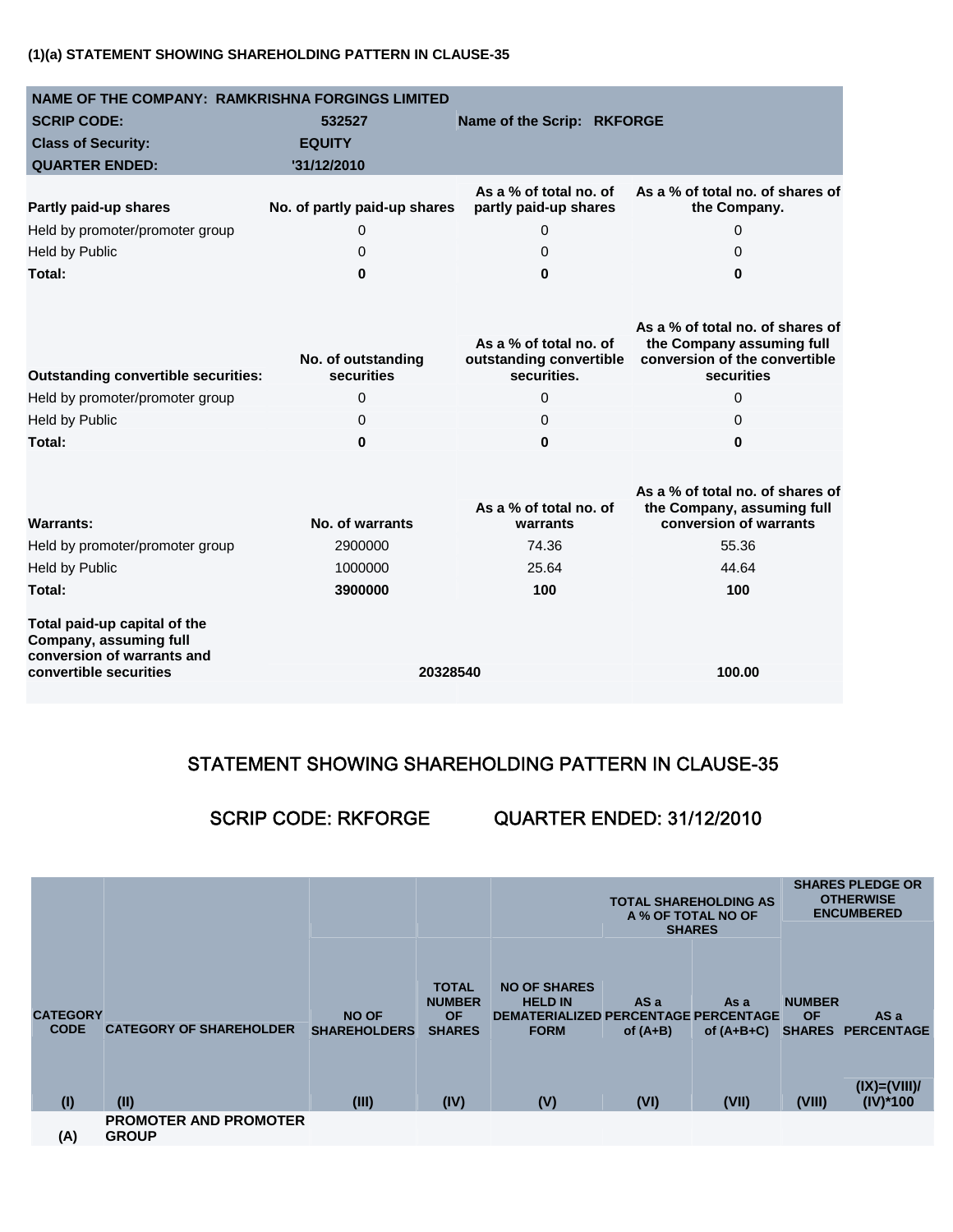| (1) | <b>INDIAN</b>                                                                                                                          |                |             |             |       |       |           |      |
|-----|----------------------------------------------------------------------------------------------------------------------------------------|----------------|-------------|-------------|-------|-------|-----------|------|
| (a) | Individual /HUF<br>Central Government/State                                                                                            | $\overline{7}$ | $2E + 06$   | 1584640     | 9.65  | 9.65  | 0         | 0.00 |
| (b) | Government(s)                                                                                                                          | $\mathbf{0}$   | $\mathbf 0$ | $\mathbf 0$ | 0.00  | 0.00  | 0         | 0.00 |
| (c) | <b>Bodies Corporate</b>                                                                                                                | $\overline{2}$ | 6E+06       | 6160586     | 37.50 | 37.50 | 0         | 0.00 |
| (d) | Financial Institutions / Banks                                                                                                         | $\mathbf{0}$   | $\pmb{0}$   | 0           | 0.00  | 0.00  | 0         | 0.00 |
| (e) | <b>Others</b><br>MAHABIR PRASAD JALAN<br>(TRUSTEE)                                                                                     | 1              | 608467      | 608467      | 3.70  | 3.70  | 0         | 0.00 |
|     | Sub-Total A(1) :                                                                                                                       | 10             | 8E+06       | 8353693     | 50.85 | 50.85 | $\bf{0}$  | 0.00 |
| (2) | <b>FOREIGN</b>                                                                                                                         |                |             |             |       |       |           |      |
| (a) | Individuals (NRIs/Foreign<br>Individuals)                                                                                              | 0              | $\mathbf 0$ | 0           | 0.00  | 0.00  | 0         | 0.00 |
| (b) | <b>Bodies Corporate</b>                                                                                                                | 0              | $\mathbf 0$ | 0           | 0.00  | 0.00  | 0         | 0.00 |
| (c) | Institutions                                                                                                                           | 0              | 0           | 0           | 0.00  | 0.00  | 0         | 0.00 |
| (d) | Others                                                                                                                                 | 0              | $\mathbf 0$ | 0           | 0.00  | 0.00  | 0         | 0.00 |
|     | Sub-Total A(2) :                                                                                                                       | $\bf{0}$       | $\bf{0}$    | 0           | 0.00  | 0.00  | 0         | 0.00 |
|     | Total $A=A(1)+A(2)$                                                                                                                    | 10             | 8E+06       | 8353693     | 50.85 | 50.85 | $\bf{0}$  | 0.00 |
| (B) | <b>PUBLIC SHAREHOLDING</b>                                                                                                             |                |             |             |       |       |           |      |
| (1) | <b>INSTITUTIONS</b>                                                                                                                    |                |             |             |       |       |           |      |
| (a) | Mutual Funds /UTI                                                                                                                      | 2              | $4E + 06$   | 3608894     | 21.97 | 21.97 | 0         | 0.00 |
| (b) | <b>Financial Institutions /Banks</b><br>Central Government / State                                                                     | 0              | $\mathbf 0$ | 0           | 0.00  | 0.00  | 0         | 0.00 |
| (c) | Government(s)                                                                                                                          | 0              | 0           | 0           | 0.00  | 0.00  | 0         | 0.00 |
| (d) | Venture Capital Funds                                                                                                                  | 0              | $\mathbf 0$ | $\mathbf 0$ | 0.00  | 0.00  | 0         | 0.00 |
| (e) | <b>Insurance Companies</b>                                                                                                             | 0              | 0           | 0           | 0.00  | 0.00  | 0         | 0.00 |
| (f) | Foreign Institutional Investors<br>Foreign Venture Capital                                                                             | 1              | 252828      | 252828      | 1.54  | 1.54  | 0         | 0.00 |
| (g) | Investors                                                                                                                              | 0              | $\pmb{0}$   | 0           | 0.00  | 0.00  | 0         | 0.00 |
| (h) | Others                                                                                                                                 | 0              | $\pmb{0}$   | 0           | 0.00  | 0.00  | 0         | 0.00 |
|     | Sub-Total B(1) :                                                                                                                       | $\mathbf 3$    | 4E+06       | 3861722     | 23.51 | 23.51 | $\pmb{0}$ | 0.00 |
| (2) | NON-INSTITUTIONS                                                                                                                       |                |             |             |       |       |           |      |
| (a) | <b>Bodies Corporate</b>                                                                                                                | 218            | 2E+06       | 1639866     | 9.98  | 9.98  | $\pmb{0}$ | 0.00 |
| (b) | Individuals                                                                                                                            |                |             |             |       |       |           |      |
|     | (i) Individuals holding nominal<br>share capital upto Rs.1 lakh<br>(ii) Individuals holding nominal<br>share capital in excess of Rs.1 | 3277           | $1E + 06$   | 1075660     | 6.58  | 6.58  | $\pmb{0}$ | 0.00 |
| (c) | lakh<br>Others                                                                                                                         | 18             | $1E + 06$   | 1449515     | 8.82  | 8.82  | 0         | 0.00 |
|     | <b>NON RESIDENT</b><br><b>INDIANS</b><br><b>CLEARING</b>                                                                               | 21             | 19186       | 19186       | 0.12  | 0.12  | 0         | 0.00 |
|     | <b>MEMBERS</b>                                                                                                                         | 11             | 23760       | 23760       | 0.14  | 0.14  | $\pmb{0}$ | 0.00 |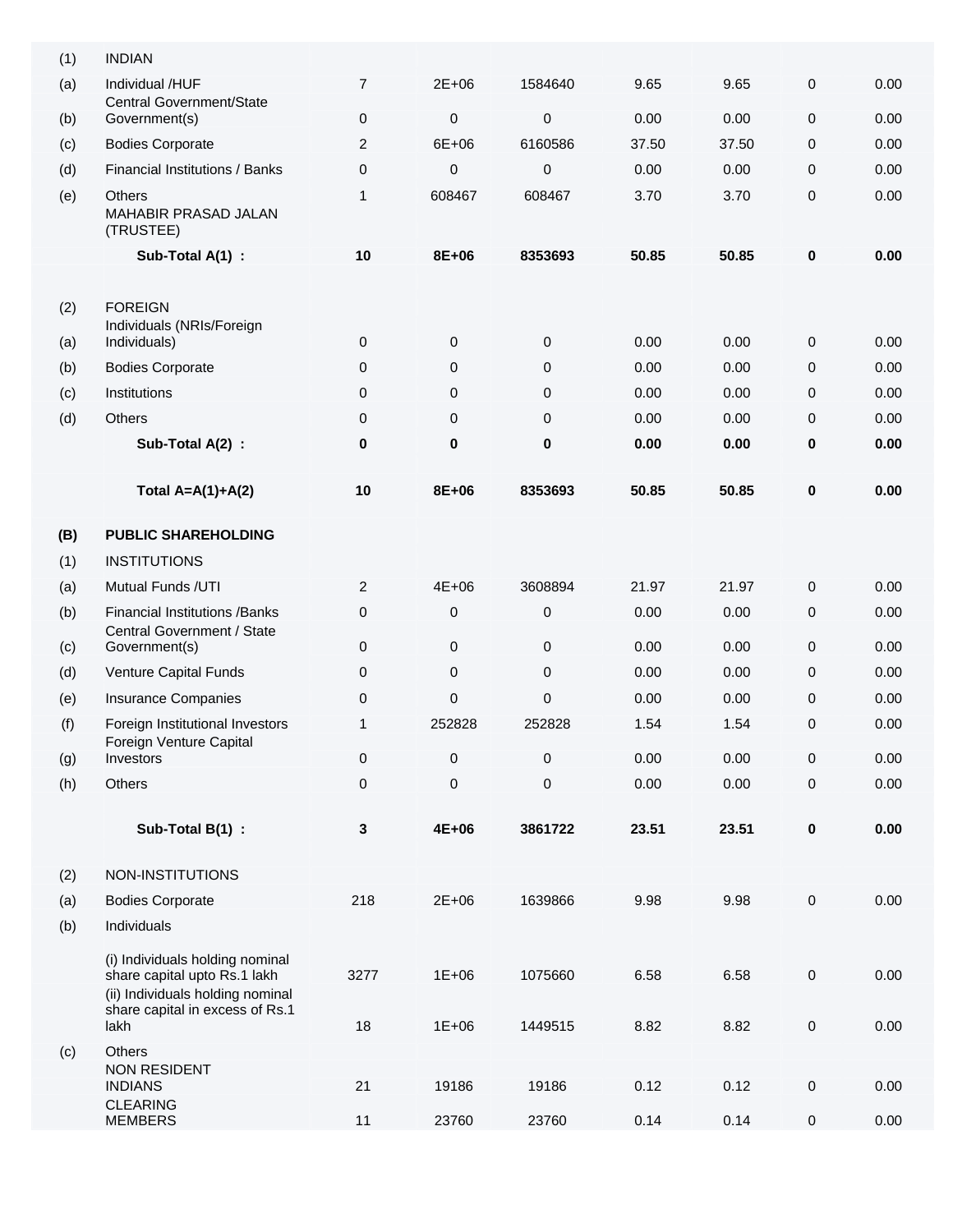|     | Sub-Total B(2):                             | 3545           | 4E+06        | 4207987     | 25.65  | 25.65  | $\bf{0}$     | 0.00 |
|-----|---------------------------------------------|----------------|--------------|-------------|--------|--------|--------------|------|
|     | Total $B=B(1)+B(2)$ :                       | 3548           | 8E+06        | 8069709     | 49.15  | 49.15  | $\pmb{0}$    | 0.00 |
|     | Total $(A+B)$ :                             | 3558           | $2E+07$      | $1.6E + 07$ | 100.00 | 100.00 | 0            | 0.00 |
| (C) | Shares held by custodians,<br>against which |                |              |             |        |        |              |      |
|     | Depository Receipts have been<br>issued     |                |              |             |        |        |              |      |
|     |                                             |                |              |             |        |        |              |      |
| (1) | Promoter and Promoter Group                 | $\overline{0}$ | $\mathbf{0}$ | $\mathbf 0$ | 0.00   | 0.00   | $\mathbf{0}$ | 0.00 |
| (2) | Public                                      | $\mathbf 0$    | $\mathbf{0}$ | $\mathbf 0$ | 0.00   | 0.00   | 0            | 0.00 |
|     |                                             |                |              |             |        |        |              |      |
|     | <b>GRAND TOTAL (A+B+C):</b>                 | 3558           | $2E+07$      | $1.6E + 07$ | 100.00 | 0.00   | $\bf{0}$     | 0.00 |

| (I)(b)         | STATEMENT SHOWING SHAREHOLDING OF PERSONS BELONGING TO "PROMOTER GROUP" |                                                                                     |                                                  |                                |                          |                                           |  |  |  |
|----------------|-------------------------------------------------------------------------|-------------------------------------------------------------------------------------|--------------------------------------------------|--------------------------------|--------------------------|-------------------------------------------|--|--|--|
|                | <b>SLNO NAME OF THE SHAREHOLDER</b>                                     | <b>SHARES PLEDGED OR OTHERWISE</b><br><b>TOTAL SHARES HELD</b><br><b>ENCUMBERED</b> |                                                  |                                |                          |                                           |  |  |  |
|                |                                                                         | <b>TOTAL</b><br><b>SHARES</b>                                                       | AS a % OF<br><b>GRAND TOTAL</b><br>$(A)+(B)+(C)$ | <b>PLEDGE</b><br><b>SHARES</b> | ASa<br><b>PERCENTAGE</b> | AS a % OF<br><b>GRAND</b><br><b>TOTAL</b> |  |  |  |
| (1)            | (II)                                                                    | (III)                                                                               | (IV)                                             | (V)                            | $(VI)=(V)/(III)*100$     | (VII)                                     |  |  |  |
|                |                                                                         |                                                                                     |                                                  |                                |                          |                                           |  |  |  |
|                |                                                                         |                                                                                     |                                                  |                                |                          |                                           |  |  |  |
| 1              | RIDDHI PORTFOLIO PRIVATE LTD                                            | 6E+06                                                                               | 36.89                                            | $\Omega$                       | 0.00                     | 0.00                                      |  |  |  |
| 2              | MAHABIR PRASAD JALAN (TRUSTEE)                                          | 608467                                                                              | 3.70                                             | $\mathbf 0$                    | 0.00                     | 0.00                                      |  |  |  |
| 3              | <b>MAHABIR PRASAD JALAN</b>                                             | 451000                                                                              | 2.75                                             | $\mathbf 0$                    | 0.00                     | 0.00                                      |  |  |  |
| 4              | <b>RASHMI JALAN</b>                                                     | 418750                                                                              | 2.55                                             | 0                              | 0.00                     | 0.00                                      |  |  |  |
| 5              | <b>NARESH JALAN</b>                                                     | 285750                                                                              | 1.74                                             | $\mathbf 0$                    | 0.00                     | 0.00                                      |  |  |  |
| 6              | <b>NARESH JALAN</b>                                                     | 268750                                                                              | 1.64                                             | $\Omega$                       | 0.00                     | 0.00                                      |  |  |  |
| $\overline{7}$ | <b>MAHABIR PRASAD JALAN</b>                                             | 120000                                                                              | 0.73                                             | $\mathbf 0$                    | 0.00                     | 0.00                                      |  |  |  |
| 8              | <b>EASTERN CREDIT CAPITAL LIMITED</b>                                   | 100000                                                                              | 0.61                                             | $\Omega$                       | 0.00                     | 0.00                                      |  |  |  |
| 9              | PAWAN KUMAR KEDIA                                                       | 35250                                                                               | 0.21                                             | $\mathbf 0$                    | 0.00                     | 0.00                                      |  |  |  |
| 10             | PAWAN KUMAR KEDIA                                                       | 5140                                                                                | 0.03                                             | 0                              | 0.00                     | 0.00                                      |  |  |  |
|                |                                                                         |                                                                                     |                                                  |                                |                          |                                           |  |  |  |
|                | <b>TOTAL:</b>                                                           | 8E+06                                                                               | 50.85                                            | 0                              | 0.00                     | 0.00                                      |  |  |  |
|                |                                                                         |                                                                                     |                                                  |                                |                          |                                           |  |  |  |

**(I)(c) STATEMENT SHOWING SHAREHOLDING OF PERSONS BELONGING TO "PUBLIC GROUP" HOLDING > 1% OF THE TOTAL NUMBER OF SHARES**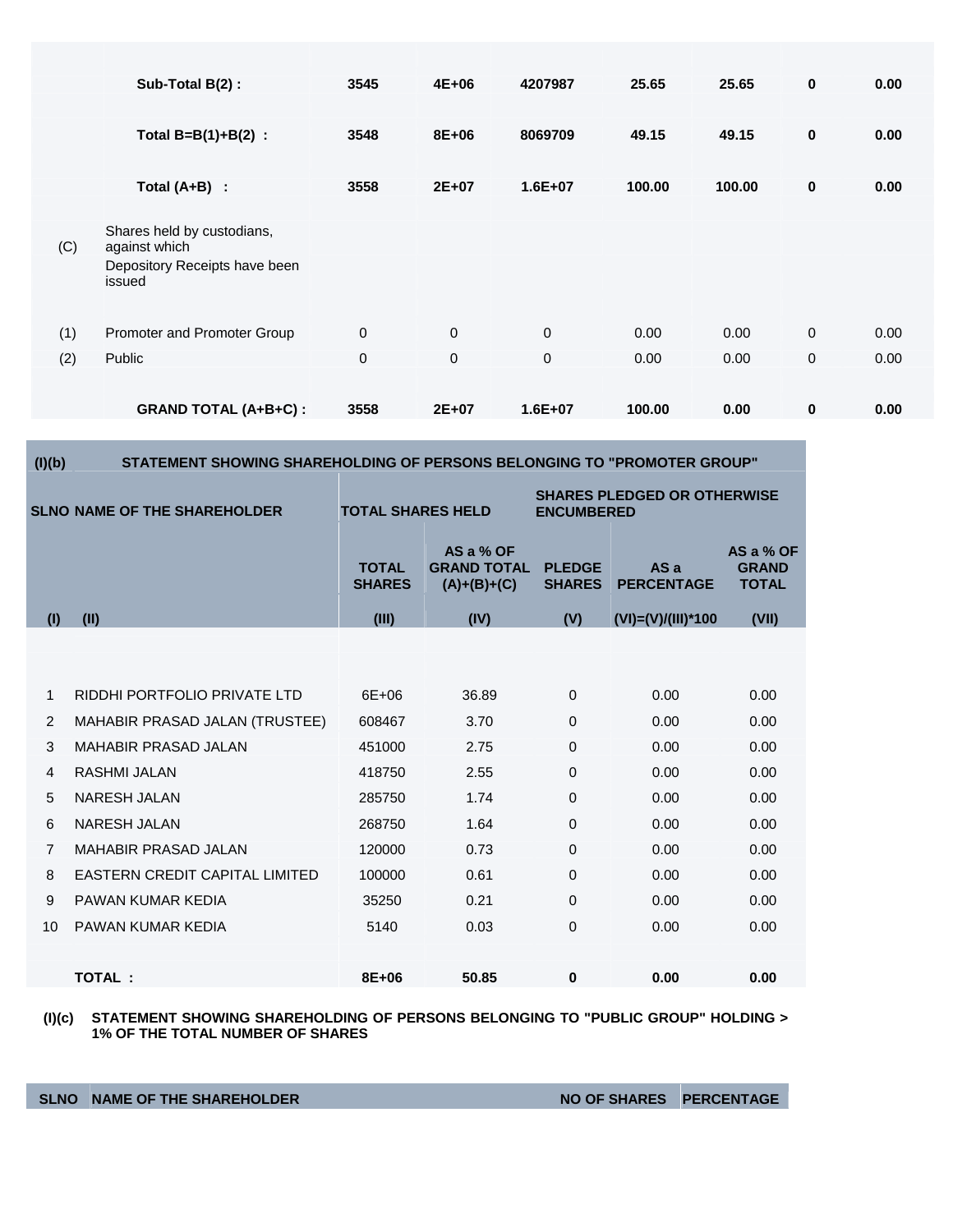| $\mathbf{1}$ | UNIT TRUST OF INDIA INVESTMENT ADVISORY SERVICES LTD-<br>A/C ASCENT INDIA FUND | 2213000 | 13.47 |
|--------------|--------------------------------------------------------------------------------|---------|-------|
| 2            | RELIANCE CAPITAL TRUSTEE CO. LTD. - A/C RELIANCE TAX SAVER<br>(ELSS) FUND      | 1395894 | 8.50  |
| 3            | LATA BHANSHALI                                                                 | 1000000 | 6.09  |
| 4            | AKG FINVEST LTD                                                                | 392300  | 2.39  |
| 5            | CITIGROUP GLOBAL MARKETS MAURITIUS PRIVATE LIMITED                             | 252828  | 1.54  |
| 6            | CHARTERED FINANCE AND LEASING LIMITED                                          | 251033  | 1.53  |
| 7            | UNO METALS LTD                                                                 | 169000  | 1.03  |
|              |                                                                                |         |       |
|              | <b>TOTAL :</b>                                                                 | 5674055 | 34.54 |

## **(I)(d) STATEMENT SHOWING DETAILS OF LOCKED-IN SHARES"**

| <b>SLNO</b> | NAME OF THE SHAREHOLDER        | <b>CAT. CODE</b> | <b>NO OF SHARES</b> | <b>PERCENTAGE</b> |
|-------------|--------------------------------|------------------|---------------------|-------------------|
|             | LATA BHANSHALI                 | <b>PUB</b>       | 1000000             | 6.09              |
| 2           | EASTERN CREDIT CAPITAL LIMITED | <b>PBC</b>       | 100000              | 0.61              |
|             |                                |                  |                     |                   |
|             | TOTAL:                         |                  | 1100000             | 6.70              |

### **(II)(a) STATEMENT SHOWING DETAILS OF DEPOSITORY RECEIPTS (DRS)**

| <b>Type of outstanding DR</b><br>Sr.No. (ADRs, GDRs, SDRs, etc.) | Number of outstanding underlying<br><b>DRs</b> | outstanding DRs | <b>Shares underlying</b><br>outstanding DRs as a<br>percentage of total number of<br>Number of shares shares {i.e., Grand Total<br>$(A)+(B)+(C)$ indicated in<br>Statement at Para(I)(a) above} |
|------------------------------------------------------------------|------------------------------------------------|-----------------|-------------------------------------------------------------------------------------------------------------------------------------------------------------------------------------------------|
| <b>Nil</b>                                                       |                                                |                 |                                                                                                                                                                                                 |
| <b>TOTAL:</b>                                                    | 0                                              | 0               | $\bf{0}$                                                                                                                                                                                        |

**(II)(b)**

**Statement showing Holding of Depository Receipts (DRs), where underlying shares held by "Promoter/Promoter group" are in excess of 1% of the total number shares.**